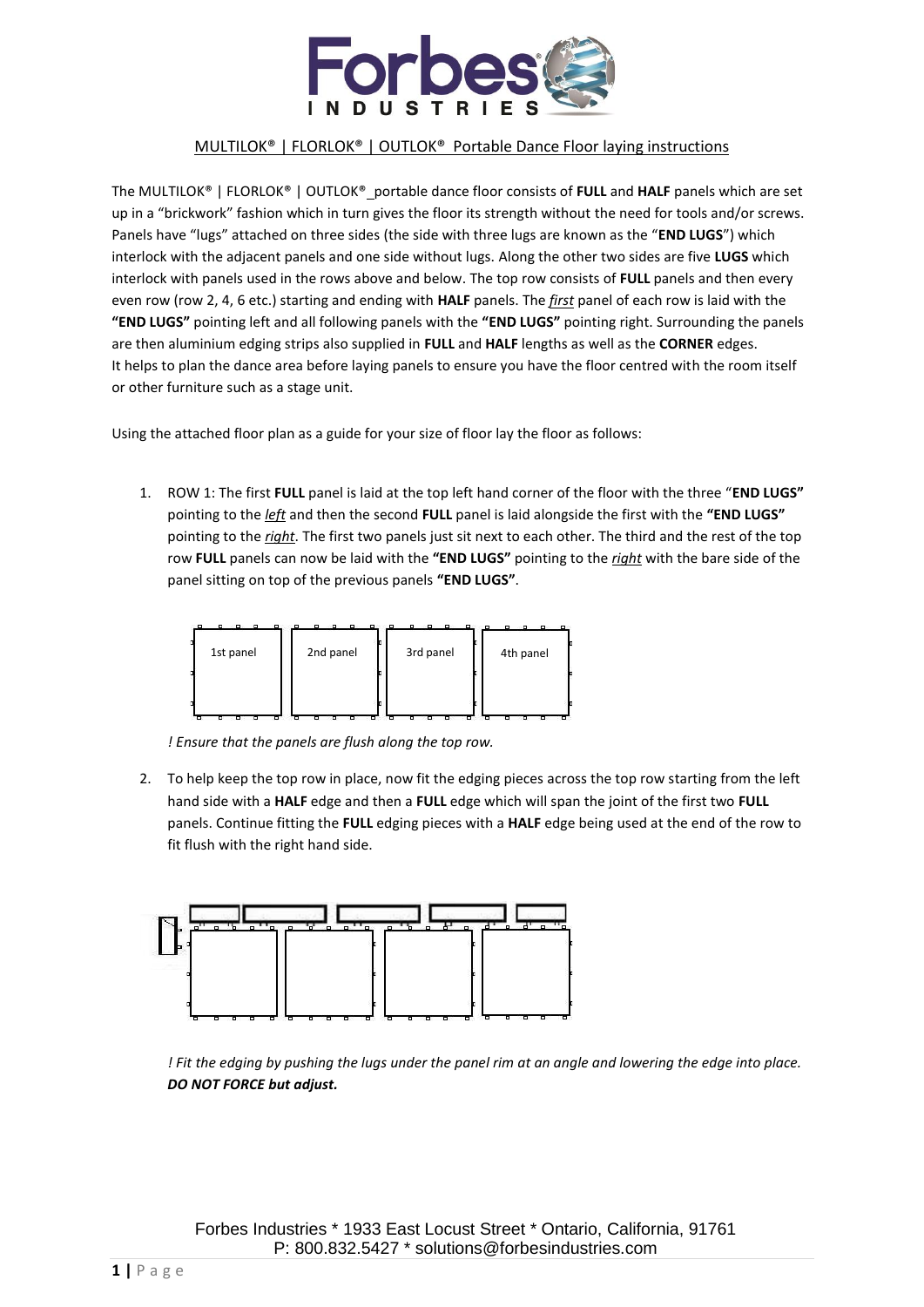

3. ROW 2: The second row starts with a **HALF** panel again on the left hand side. As for the first row, the **"END LUGS"** will point to the *left.* Now complete the row with **FULL** panels ending with a **HALF** panel, lugs pointing right.



*! The* five top *LUGS on the panels used in the second and all following rows are designed to slide under the rim of the frame on the adjacent panel. Holding the panel at an angle of between 30° and 45°, slide the lugs under the panel above. When the two panel frames are touching along the whole length of the panel, gently lower the panel into place.*

*\*\* It may be useful to have a second person standing on the first row of panels so as to keep the top row in place whilst linking the second row of panels.* 

*If the panel frames are not square or not flush; DO NOT FORCE the panel down but simply adjust it until resistance is removed and the panel lowers itself.*

4. ROW3: The third row is laid as the first row with **FULL** panels

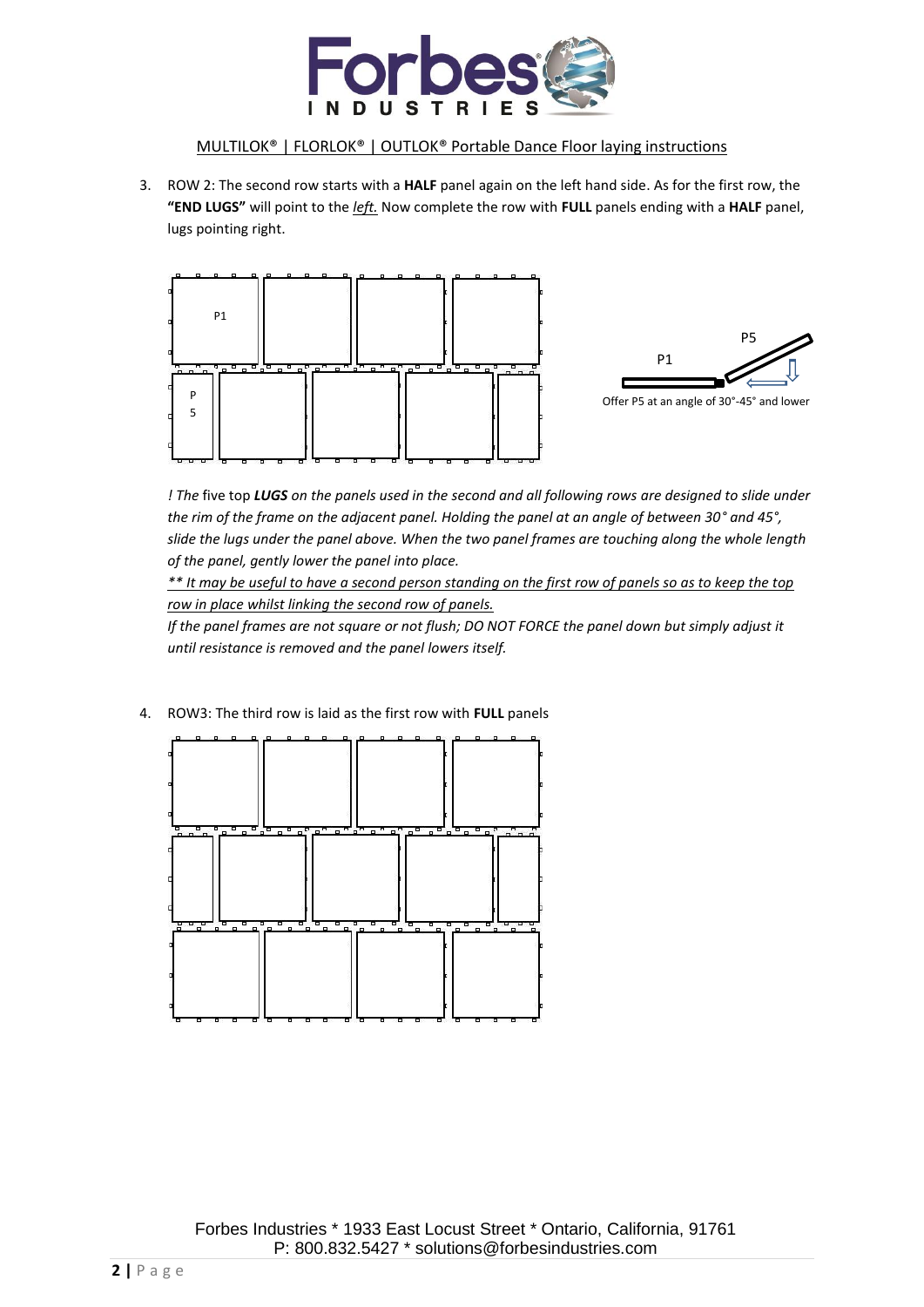

5. ROW4: The fourth row is laid as the second row starting and ending with a **HALF** panel.



- 6. FOLLOWING ROWS: Continue laying the floor in this fashion until the desired size of floor is achieved.
- 7. EDGING: now the edging can be completed. The top row should have laid in operation 2 above. Start now at the top right hand side with a **Right hand** edge piece followed by a **FULL** edge. Continue down the right hand side of the floor ending with a **left hand** corner edge.

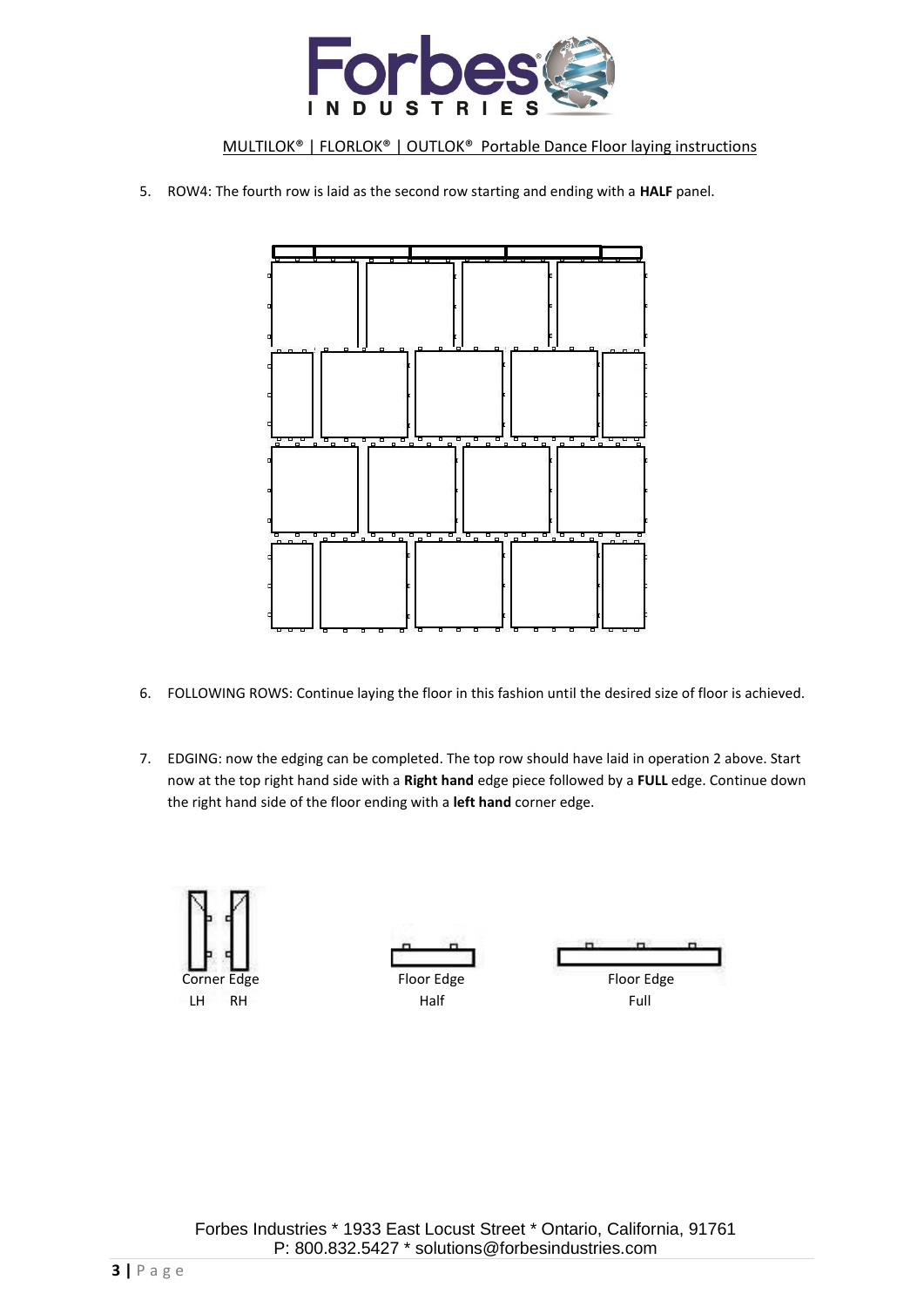

8. Continue across the bottom row from right to left starting with either a **FULL** or **HALF** edge depending on the last row of panels. Continue up the left hand side ending at the top left panel.



MULTILOK® | FLORLOK® | OUTLOK® Storage Trolley

The **MULTILOK<sup>®</sup> | FLORLOK<sup>®</sup> | OUTLOK<sup>®</sup> storage** trolley is designed to store and transport a complete 15ft x 15ft (4.6m x 4.6m) portable dance floor complete. The maximum number of **FULL** panels which can be stored in a trolley is 23 with a maximum of 4 **HALF** panels which are stored in the rack on the right hand side of the trolley. If your dance floor is larger than this then the panels and edging will be split between multiple trolleys. The panels are stored alternately face to face and back to back vertically using the lugs to support the panels in and above the support channels built into the trolley with the edging stored in the sliding tray at the bottom of the trolley.



**\*\*(All photos reflect Florlok, but are applicable to Omnilok® and Outlok® Dance Floors)**

Forbes Industries \* 1933 East Locust Street \* Ontario, California, 91761 P: 800.832.5427 \* solutions@forbesindustries.com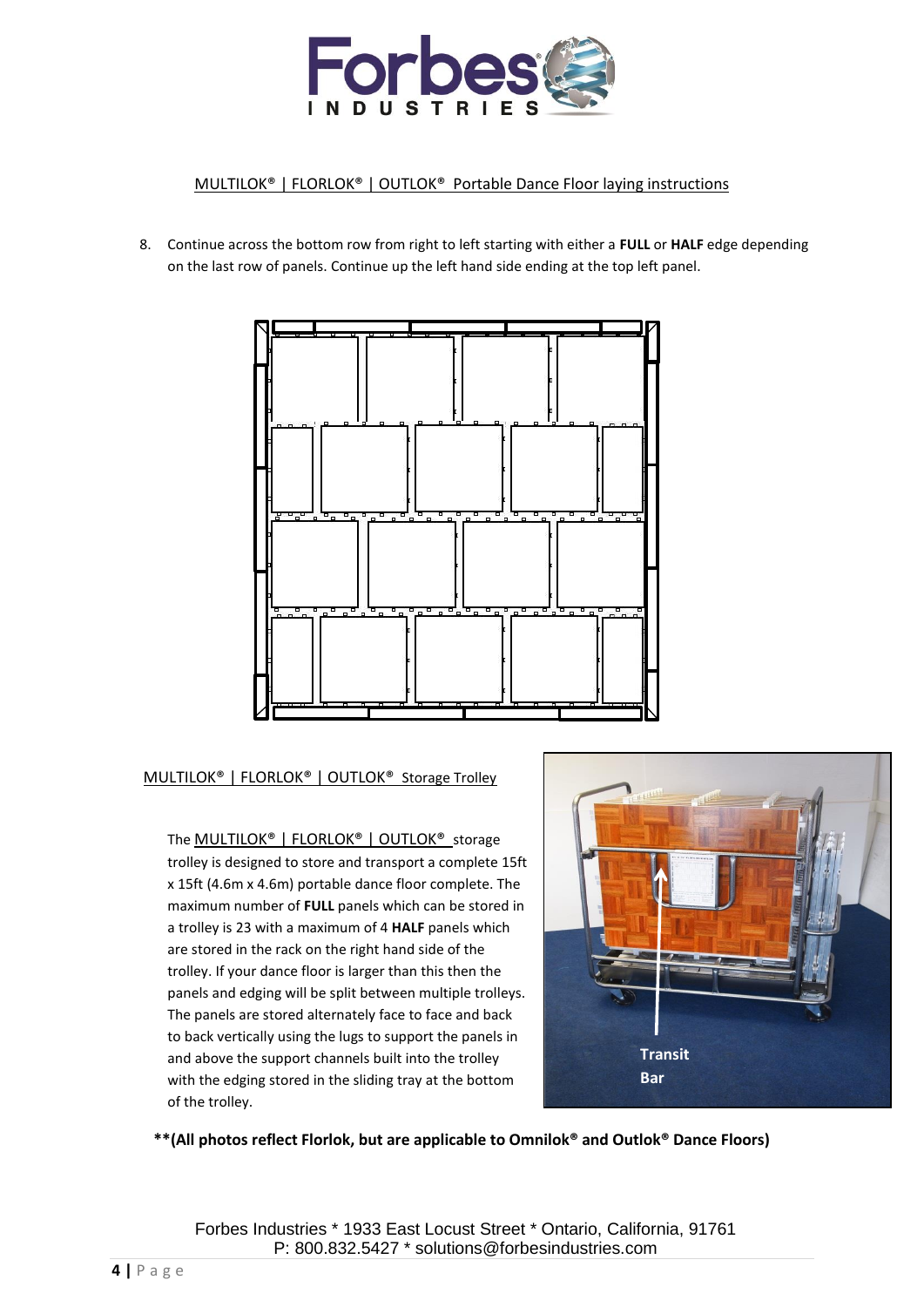

Loading the trolley:

- 1. The first panel should be loaded parquet face towards operator with the three **"END LUGS"** pointing down. The second lug on each side of the panel is inserted into the channel on the trolley and the panel should be gently pushed to the rear of the trolley.
- 2. The second panel is inserted with the parquet face towards the first panel, again with the three **"END LUGS"** pointing down and



the second lug on the other two sides offered to the channels on the trolley. Push the panel down the channel to butt up to the first panel.

- 3. The third panel is inserted parquet towards operator, **"END LUGS"** pointing up with the second side lugs on top of the support channels on the trolley. The panel should slot against the second panel with the battens linking.
- 4. The fourth panel is inserted as for the third but parquet face towards the third panel.
- 5. This action is continued (continue as per Para. 1) using the channels alternately as described above to a maximum of 23 panels.
- 6. Once complete fit the transit bar across the front of the trolley.
- 7. Now load the **HALF** panels into the rack on the right hand side of the trolley ensuring that panels are inserted face to face to avoid damage.
- 8. Pull out the sliding tray and carefully insert the edging. Do not force or drop the edging to avoid damage. Push the tray back in the trolley once complete.

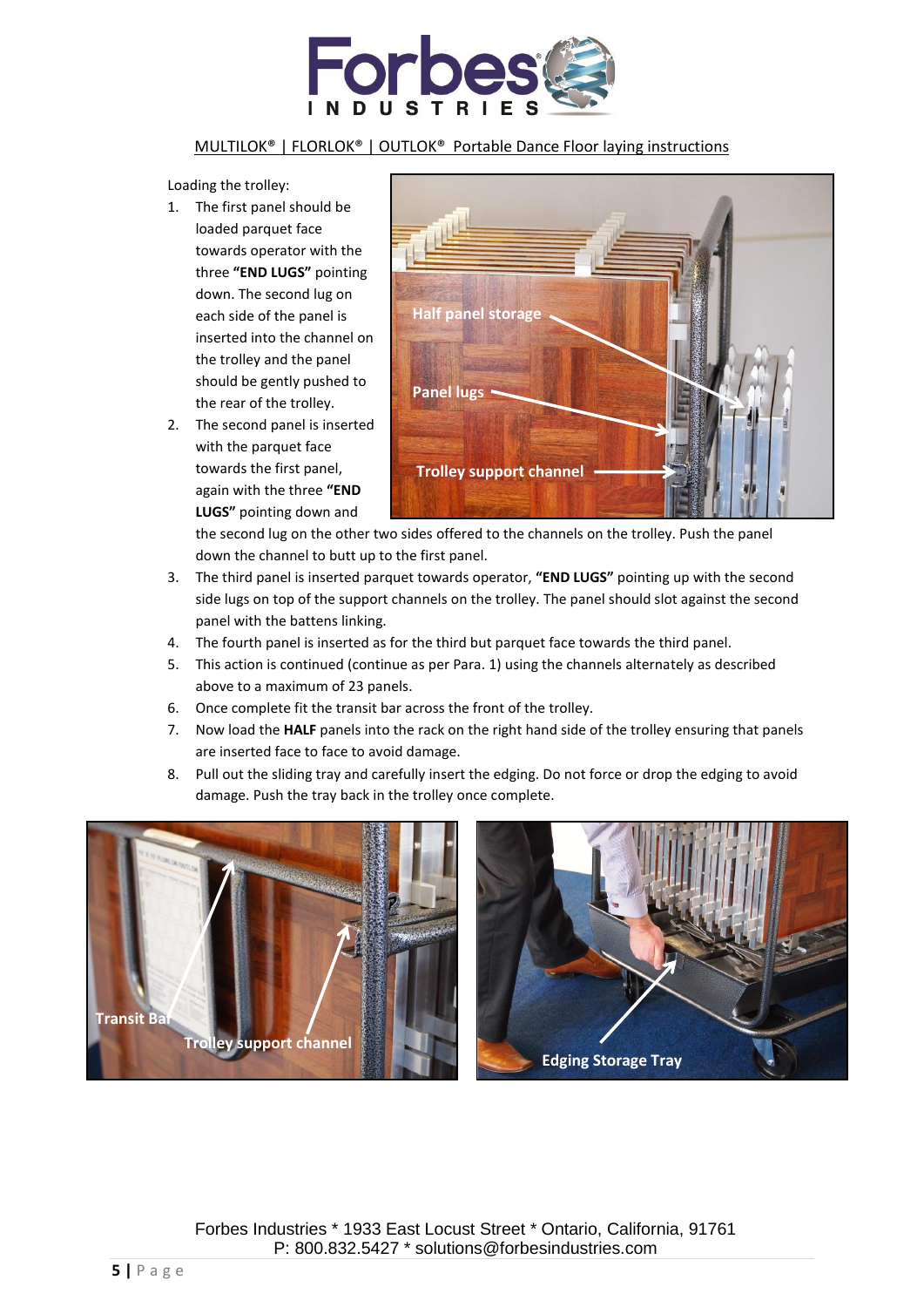

### **WARNING:** Do not use or allow the Dance Floor to be used if:

- The floor is wet \*\* (Florlok<sup>®</sup> ONLY)
- Without edging sections
- If the surface is uneven or has missing parquet fingers or panels
- If a gap of more than 5mm is apparent between the panels/edging

#### **Failure to adhere to these instructions could cause fall or injury.**

#### **Caring for your new portable dance floor:**

Your FLORLOK® | OUTLOK® | OMNILOK® portable dance floor is manufactured from a mix of Commercial Luxury Vinyl (Outlok® and Omnilok®) or natural wood (Florlok®) and aluminium parts. Although the floor is manufactured for a high paced environment such as hotels and event activities, care is still needed to ensure it's reliability. Care should be used when handling the equipment and the more it is looked after the longer it will last. For Florlok®, All wood species have a tendency to darken and /or alter in shade over time and also sometimes when new. Florlok® is designed for indoor use only. *IF* due care is taken the floor should perform adequately in a marquee or terraced environment short term, it should not be left as a permanent lay. Please be aware that any moisture ingress is not covered by warranty or guarantee.

#### Multilok® | Outlok® Care

- 1. **Wash with a mop and Mild detergent**
- 2. **ALWAYS** clean up spills and water immediately.
- 3. **http://www.karndean.com/en/floors/guides-and-resources/resources/cleaning-and-maintenance**

#### Florlok® Care

- **1. NEVER** use excessive amounts of water to clean the panels but rather a lightly damp mop or rag, stubborn marks and scuffs are normally removed with a damp rag.
- **2. ALWAYS** clean up spills and water immediately.
- **3. ALWAYS** store the product in a well-ventilated area and **never** in a hot and dry or damp environment.
- **4. AVOID** excessive exposure to moisture.
- **5. NEVER** use water or water-based cleaners or waxes on your wooden floor
- **6. NEVER** use alcohol, ammonia, kerosene or turpentine on your wooden floor

#### **Health & Safety tips on using the equipment:**

- 1. The MULTILOK® | FLORLOK® | OUTLOK® portable dance floor including trolley and panels is designed to be used by one person but please **consult your company's Health & safety policy with regards to manual handling** before using the equipment.
- 2. **NEVER** attempt to move the trolley without the transit bar fitted
- 3. **NEVER** move, pull or push the trolley from the front or back but rather from the sides.
- 4. **ENSURE** the edging tray is fully pushed back and locked into position before moving the trolley.
- 5. **ALWAYS** bend from the knees when lifting panels or edging
- 6. **NEVER** leave the trolley unattended on an incline and ensure the trolley is secure in any other area.

**The user assumes full responsibility for installation and use of the dance floor and associated components.** Inspect the individual and assembled components periodically and repair as necessary. This product manufactured using wood, glue and lacquers which, if subjected to heat or flame will burn possibly causing heat, fumes and consumption of oxygen. **This could cause injury or death.**